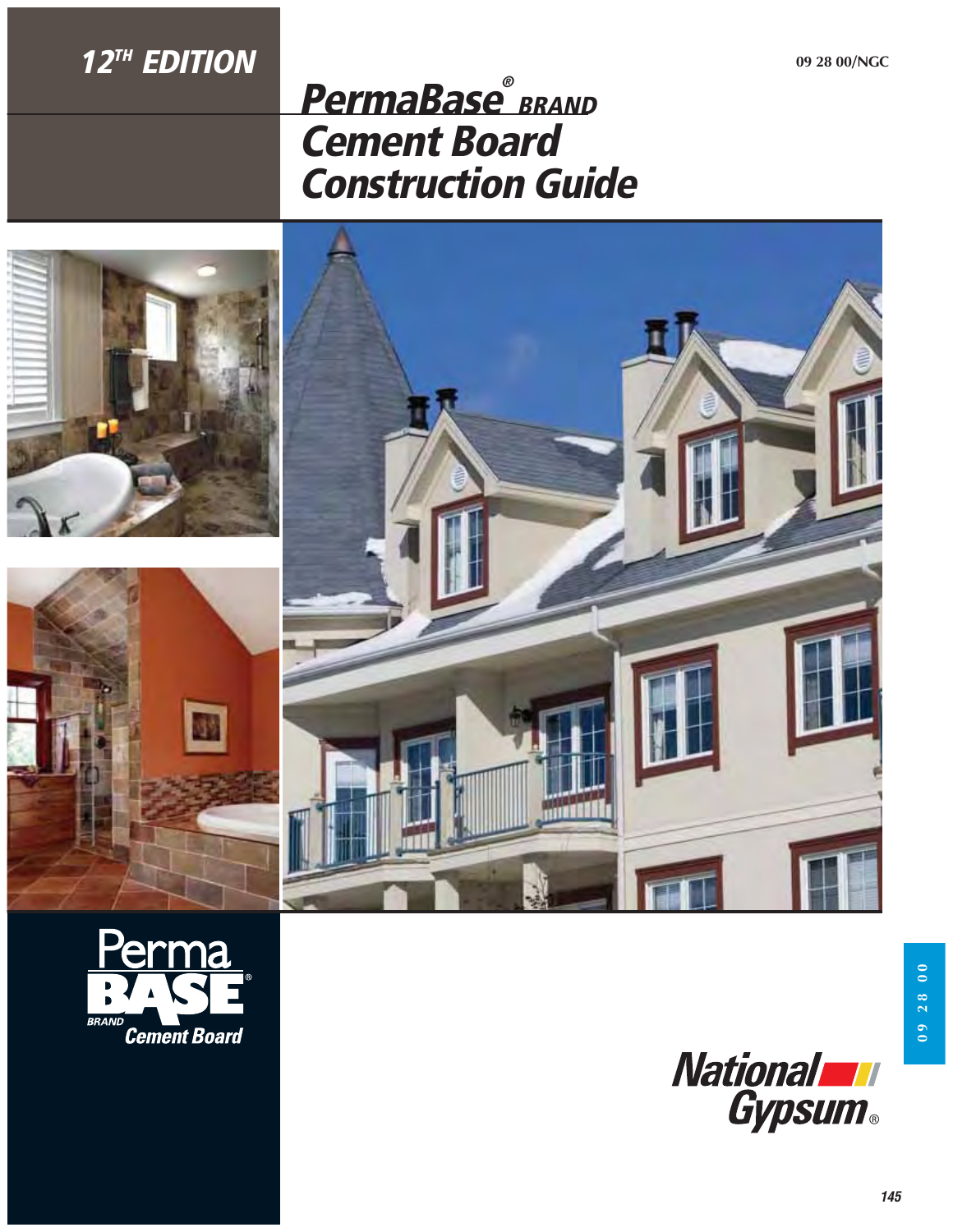### **PERMABASE® BRAND CEMENT BOARD**

#### **DESCRIPTION**

PermaBase<sup>®</sup> BRAND Cement<br>Board is a rigid substrate made of Portland cement, aggregate<br>and glass mesh that provides an<br>exceptionally hard, durable surface that is able to withstand pro- longed exposure to moisture.

PermaBase offers a competitive advantage over similar products on the market with its patented EdgeTech® technology. The tapered, double-wrapped edge design allows for closer nail or screw application to the edge.

#### **FEATURES/BENEFITS**

- Double-wrapped edge with EdgeTech technology allows for closer fastener application of nails or screws at the edge without crumbling or spinout.
- IRC and IBC 2006 Compliant – Meets ASTM C 1325.
- **PermaBase resists the** growth of mold and mildew achieving a panel score of 10, the highest score possible, per ASTM D 3273.\*
- **Homogeneous core has** fewer voids and provides a very easy and clean score and snap.
- Can be cut utilizing a standard utility knife and straightedge. With PermaBase's unique core composition, little or no additional labor is needed to clean the edge after a cut.
- PermaBase is impact resistant, extremely durable and dimensionally stable. It has excellent overall flexural, compressive and tensile strength characteristics.
- PermaBase is highly moisture resistant, and will not rot, disintegrate or swell when exposed to water.
- 1/2" PermaBase may be used in 1 hour and 2 hour rated assemblies and is UL Classified.



- **PermaBase has a smoother** finish than other brands and has no open edges, which reduces hand chafing.
- 1/4" PermaBase is ideal for remodeling applications because it can be applied directly over a variety of existing countertop surfaces.
- As a floor underlayment  $1/4"$ PermaBase eliminates the need to modify adjacent thresholds when abutting to carpeting, wood flooring and other common flooring materials.
- **Lowest water absorption of** any cement board per ASTM  $C$  473.
- Can be used in residential and commercial saunas and steam rooms.



- - Available in various widths, lengths and thicknesses.
- - Can be used in 24" o.c. floor truss construction, with specific requirements.
- - Suitable for both interior and exterior applications.

### **GridMarX®**

1/4" PermaBase Underlayment has GridMarX, a pre-printed fastening pattern that ensures the proper number of fasteners while taking the guesswork out of spacing, layout and trimming.

\*When tested by an independent laboratory per ASTM D 3273 ("Standard Test Method for Resistance to Growth of Mold on the Surface of Interior Coatings in an Environmental Chamber"), PermaBase achieved a panel score of 10, the highest score possible, indicating no mold growth under the laboratory test conditions. The use of PermaBase in actual installations may not produce the same results as were achieved in controlled laboratory conditions. No material can be considered "mold proof," nor is it certain that any material will resist mold indefinitely.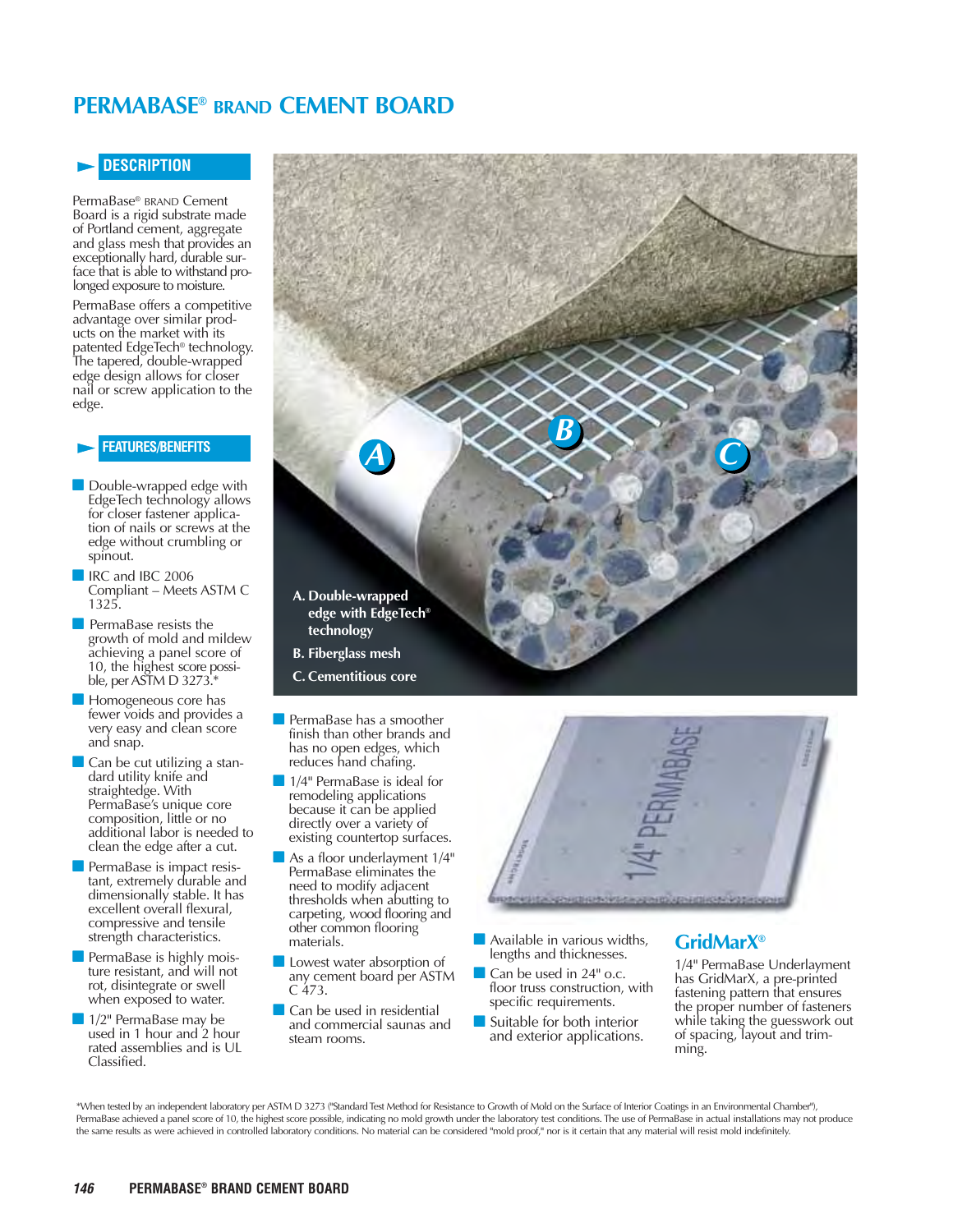#### **WARRANTY**

- **30-year limited warranty for** interior applications.
- **10-year limited warranty for** exterior applications.

#### **LIMITATIONS**

- **D** Joints should be treated with alkali resistant fiberglass mesh tape set in a latex-Portland cement mortar.
- - Conventional paper drywall tape, joint compound and drywall nails or screws should not be used.
- **Maximum wall framing** spacing should not exceed 16" o.c. and must be designed to limit deflection to L/360 under all live and dead loads.
- Steel wall framing must be 20 ga. (galvanized) or heavier –  $16"$  o.c.
- 1/4" PermaBase should not be used on walls or ceilings.
- **PermaBase Cement Board is** not a water barrier. Consult local building code for moisture barrier requirements.
- Not recommended for use with vinyl flooring.
- **For exterior and interior fin**ishes applied direct to PermaBase, reinforcing mesh must be embedded in basecoat. Consult finish manufacturer for additional requirements.
- **PermaBase Cement Board** should not be exposed to temperatures over 220˚F  $(105^{\circ}C)$ .

#### **COMPOSITION**

#### **CEMENTITIOUS BACKER**

**UNIT (CBU):** PermaBase Cement Board is a nailable, screwable backerboard and underlayment panel which is composed of Portland cement, aggregates and reinforcements that has a significant ability to remain unaffected by prolonged exposure to moisture. PermaBase complies with ASTM C 1325 and ANSI A118.9.

#### **ACCESSORIES**

#### **JOINT REINFORCEMENT:**

PermaBase mesh tape must be used on all edges and cuts made to size. Use 2" wide polymer-coated (alkali resistant) mesh tape for interior applications and 4" wide polymer-coated (alkali resistant) mesh tape for exterior applications.

**BONDING MATERIALS:** Treat joint and set facing material preferably with latex-Portland cement mortar or with dry-set (thin-set) mortar. All mortars should comply with ANSI A118.1 or A118.4 standards. Type 1 organic adhesive meeting ANSI A-136.1 may be utilized for interior use only.

**FASTENERS:** Galvanized roofing nails, 1-1/2" long with hot dipped galvanized coating, for use with wood framing. Nails should meet Federal Specification #FF-N105B/ type 2 style 20.

PermaBase corrosion resistant<br>screws or equivalent, 1-1/4" or 1-5/8" long, for use with wood framing. Type S-12 screws or equivalent, 1-1/4" or 1-5/8" long, for use with 20 ga. or heavier steel framing.

#### **SIZES & PACKAGING**

| Size: Thickness, Width & Length                  | # of Pcs. Per Unit |
|--------------------------------------------------|--------------------|
| <b>PermaBase Cement Board</b>                    |                    |
| $1/2$ " x 32" x 5' (12.7 mm x 813 mm x 1524 mm)  | 50                 |
| $1/2$ " x 36" x 4' (12.7 mm x 914 mm x 1219 mm)  | 50                 |
| $1/2$ " x 36" x 5' (12.7 mm x 914 mm x 1524 mm)  | 50                 |
| $1/2$ " x 36" x 6' (12.7 mm x 914 mm x 1829 mm)  | 50                 |
| $1/2$ " x 36" x 8' (12.7 mm x 914 mm x 2438 mm)  | 30                 |
| $1/2$ " x 48" x 8' (12.7 mm x 1219 mm x 2438 mm) | 30                 |
| $5/8''$ x 36" x 5' (15.9 mm x 914 mm x 1524 mm)  | 35                 |
| $5/8$ " x 48" x 8' (15.9 mm x 1219 mm x 2438 mm) | 24                 |
| $3/8''$ x 48" x 8' (9.5 mm x 1219 mm x 2438 mm)  | $40*$              |
| $3/4$ " x 48" x 8' (19.0 mm x 1219 mm x 2438 mm) | $20*$              |
| $1''$ x 32" x 8' (25.4 mm x 813 mm x 2438 mm)    | $20*$              |
| PermaBase Underlayment                           |                    |
| $1/4$ " x 48" x 4' (7.9 mm x 1219 mm x 1219 mm)  | 50                 |
| $1/4$ " x 36" x 5' (7.9 mm x 914 mm x 1524 mm)   | 50                 |

\* Special order

#### **COMPARISON CHART**

| <b>Physical Feature Benefits</b>                                                         | <b>PermaBase</b> | Other<br><b>Cement</b><br><b>Boards</b> | <b>Fiber</b><br><b>Cement</b><br><b>Boards</b> |
|------------------------------------------------------------------------------------------|------------------|-----------------------------------------|------------------------------------------------|
| Lowest Weight Glass Mesh Cement Board                                                    |                  |                                         | ⊖                                              |
| Double-Wrapped Edge                                                                      |                  | ∩)                                      | ∩                                              |
| Fastens Near Edge With No Breakout                                                       |                  | ∩                                       | ∩                                              |
| Highest Damage Resistancy From Handling                                                  |                  | ∩                                       | ∩                                              |
| Cleanest To Score And Snap                                                               |                  | ∩                                       | ∩                                              |
| Lowest Water Absorption                                                                  |                  | ( )                                     |                                                |
| Meets 40 psf Rating Wind Load Test Results $\bullet$<br>(Stud spacing $16^{\circ}$ o.c.) |                  |                                         |                                                |
| Cuts With Utility Knife vs. Power Tools                                                  |                  |                                         | ∩                                              |
| Standard Fasteners Countersink Into Board                                                |                  |                                         | ( )                                            |
| Can Be Used In Both Residential and<br>Commercial Steam Rooms And Saunas                 |                  |                                         |                                                |
| Fewer Expansion Joints Needed                                                            |                  |                                         | ∩                                              |
| Inorganic vs. Organic Core                                                               |                  |                                         | ( )                                            |
| 30-Year Warranty For Interior Use                                                        |                  |                                         |                                                |
| 10-Year Warranty For Exterior Use                                                        |                  |                                         |                                                |
| <b>Product Feature:</b><br><b>Yes</b><br>$N_0$                                           |                  |                                         |                                                |



**147 PERMABASE® BRAND CEMENT BOARD**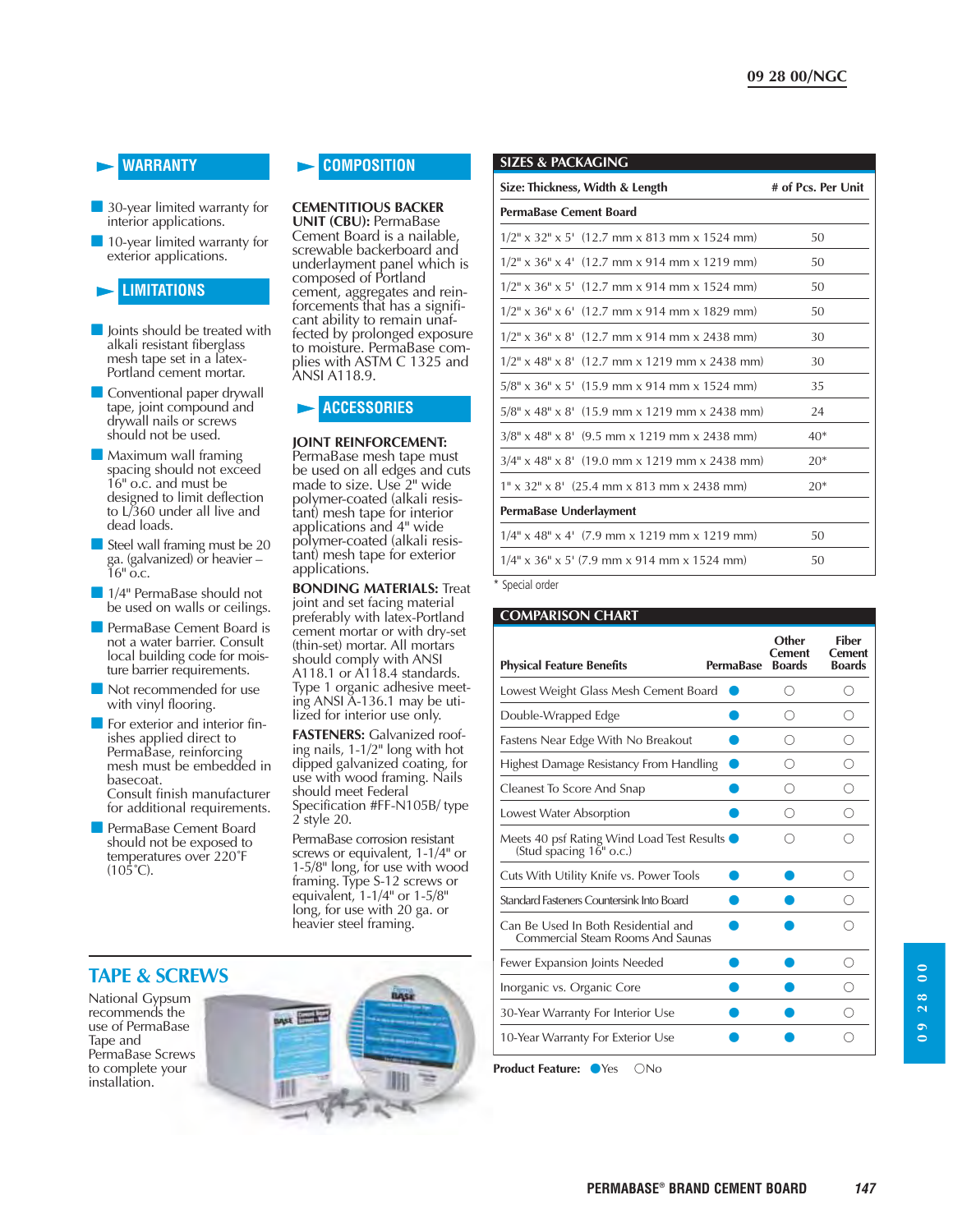## **INTERIOR APPLICATIONS**

#### **APPLICATIONS**

An ideal underlayment for interior applications such as:

- Shower and tub enclosures
- **Carden/whirlpool tubs**
- **Countertops**
- **Backsplashes**
- Steamrooms and saunas
- Swimming pool and whirlpool decks and enclosures
- **Floor underlayment** 
	- Entryways
	- Kitchens
	- Bathrooms
	- Foyers
	- Laundry rooms

#### **INSTALLATION**

**GENERAL:** All framing should comply with local building code requirements and be designed to provide support with a maximum allowable deflection of L/360 under all intended loads. Framing members should be spaced a maximum of 16" o.c.

**Note:** Cut or score PermaBase on printed side of panel. Install tile and tile setting materials in accordance with current ANSI specifications and Tile Council of America (TCA) guidelines.

**CONTROL JOINTS:** For interior installations, allow a maximum of 30 lineal feet between control joints. A control joint must be installed but not limited to the following locations: where expansion joints occur in the framing or building (discontinue all cross furring members located behind joint); when boards abut dissimilar materials; where framing material changes; at changes of building shape or structural system; at each story separation. Place control joints at corners of window and door openings, or follow specifications of architect. Control joint cavity shall not be filled with coating or other materials.

#### **WALLS & CEILINGS**

**WALL FRAMING:** Edges of PermaBase parallel to framing should be continuously supported. Provide additional blocking when necessary to permit proper PermaBase attachment.

#### **TUB & SHOWER SURROUND**





Do not install PermaBase directly over protrusions from stud plane such as heavy brackets and fastener heads. Studs above a shower floor should either be notched or furred to accommodate the thickness of the waterproof membrane or pan. The surround opening for a tub or precast shower receptor should not be more than 1/4" longer than unit to be installed.

**CEILING FRAMING:** The deflection of the complete ceiling assembly due to dead load

(including insulation, PermaBase, bonding material and facing material) should not exceed L/360. The dead load applied to the ceiling frame should not exceed 10 psf. Ceiling joist or furring channel should not exceed 16" o.c. (Edges of PermaBase parallel to framing should be continuously supported.) Provide additional blocking when necessary to permit proper PermaBase attachment.

#### **PERMABASE CEMENT BOARD:**

Apply PermaBase with ends and<br>edges closely butted but not forced together. Stagger ends joints in successive courses. Drive fasteners into field of cement board first, working toward ends and edges. Space fasteners maximum  $\ddot{\delta}$ " o.c. for walls,  $6$ " o.c. for ceilings with perimeter fasteners at least 3/8" and less than 5/8" from ends and edges. Ensure PermaBase is tight to framing.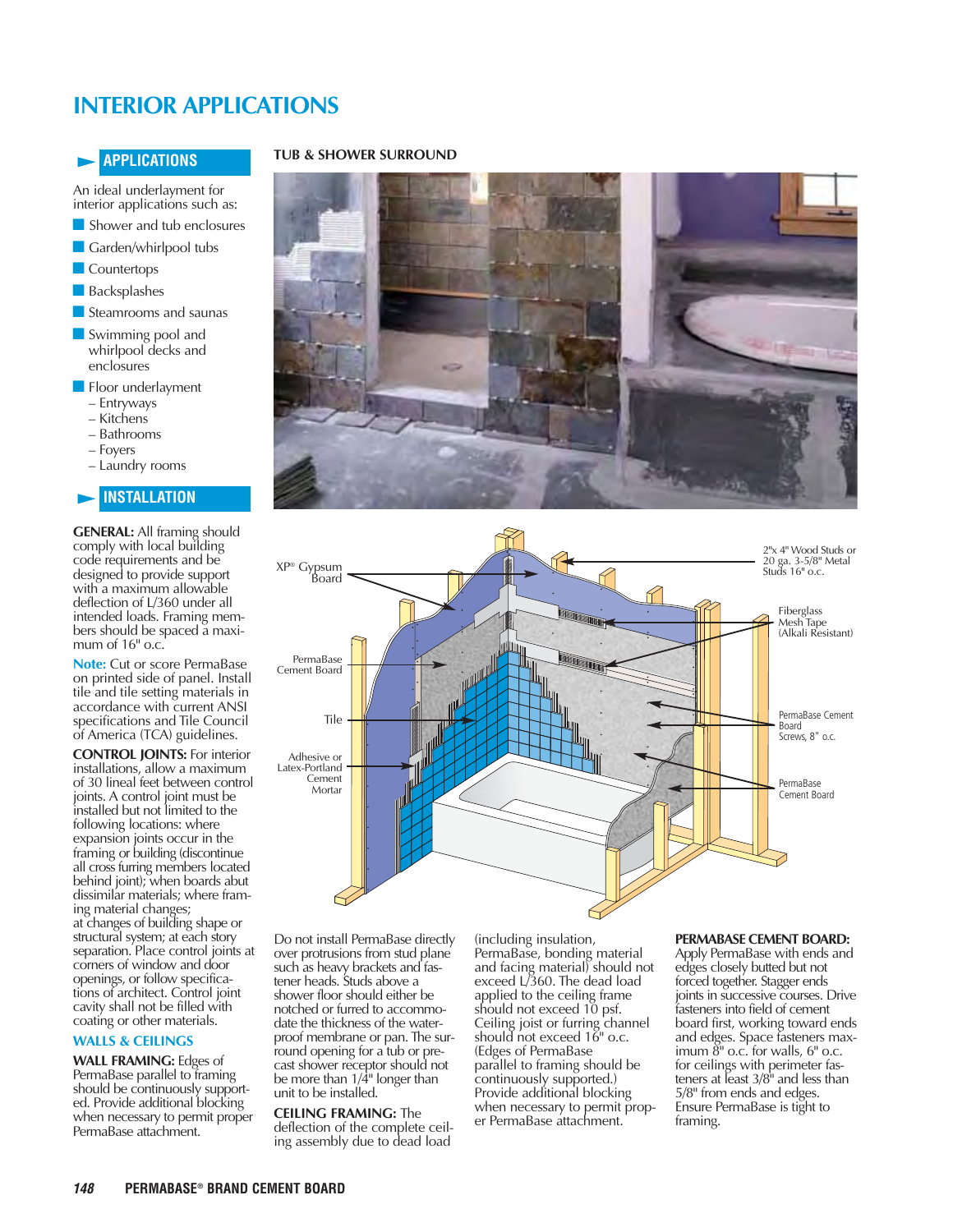#### **09 28 00/NGC**

#### **FLOOR UNDERLAYMENT COUNTERTOP**





## Fiberglass Mesh Tape (Alkali Resistant) Plywood Latex-Portland Cement Mortar Latex-Portland Cement Mortar PermaBase Cement Board - Tile

#### **JOINT REINFORCEMENT:**

Trowel bonding material to completely fill the tapered recessed board joints and gaps between each panel. On nontapered joints apply a 6" wide, approx. 1/16" thick coat of bonding material over entire joint. For all joints, immediately embed 2" alkali resistant fiberglass mesh tape fully into applied bonding material and allow to cure. Same bonding material should be applied to corners, control joints, trims and other accessories. Feather bonding material over fasteners to fully conceal.

#### **FLOORS & COUNTERS**

**SUBFLOOR OR BASE:** For flooring applications with 16" o.c. floor joists, 5/8" tongue and groove exterior grade plywood or 3/4" tongue and groove exterior grade OSB may be used. For 19.2" o.c. and 24" o.c. floor joists, 3/4" tongue and groove exterior grade plywood or OSB must be used. Tile size for floors with 24" o.c. floor joists must be  $12<sup>n</sup> \times 12<sup>n</sup>$  or larger. The joist and subfloor assembly must meet L/360 as well as the appropriate code tables for live and dead loads.

**UNDERLAYMENT:** Using a 1/4" square-notched trowel, apply a setting bed of latex-Portland cement mortar (or thin-set mortar) to the subfloor or counter base. Immediately laminate PermaBase to subfloor or base leaving a 1/8" space between boards at all joints and corners. Leave a 1/4" gap along walls.

Stagger all joints so that they do not line up with underlying substrate joints. Fasten PermaBase every 8" o.c. throughout board field and around all edges while setting bed mortar is still workable.

Around perimeter of each board, locate fasteners 2" from corners and not less than 3/8" from the edges. Fill all joints solid with bonding material. On non-tapered joints such as butt ends, apply a 6" wide, 1/16" thick coat over the entire joint. For all joints, immediately embed 2" fiberglass mesh tape fully into applied bonding material; ensure that tape is centered over joint. Apply bonding material over fasteners to fully conceal. Remove all excess bonding material and allow to cure.





**09 28 00**

 $\overline{0}$  $28$  $\overline{0}$ 

Cabinet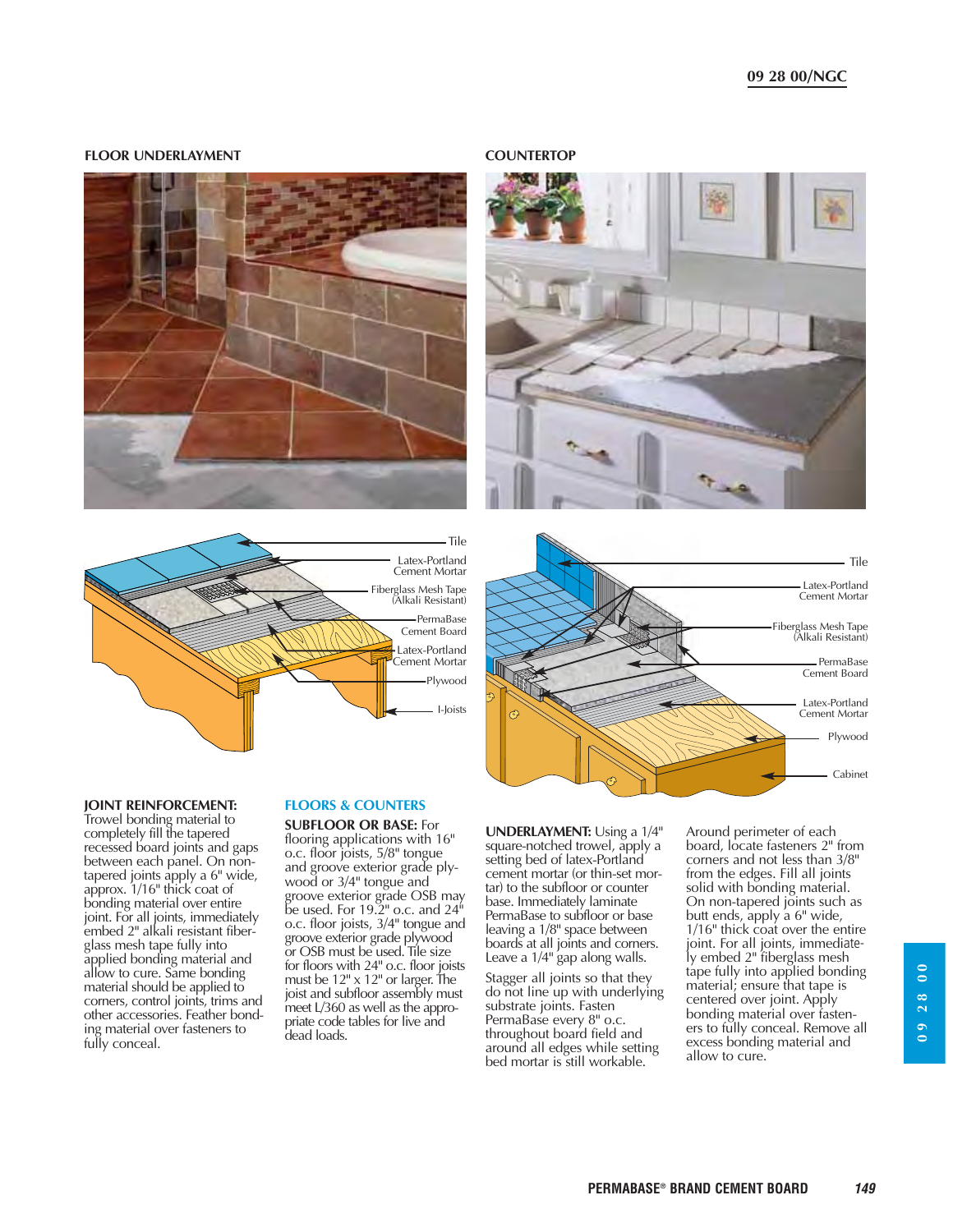## **EXTERIOR APPLICATIONS**

#### **APPLICATIONS**

An ideal substrate for exterior applications such as:

- **Tile applications**
- Stucco applications
- **Countertops**
- **Soffit panels**
- **Sheathing panels**
- **Decks**
- **D** Outdoor kitchens/grills

#### **INSTALLATION**

**GENERAL:** All framing should comply with local building code requirements and be designed to provide support with a maximum allowable deflection of L/360 under all intended live (including wind) and dead loads.

**Note:** Cut or score PermaBase on rough side of panel. Install tile and tile setting materials in accordance with current ANSI specifications and Tile Council of America (TCA) guidelines.

**CONTROL JOINTS:** For exterior installations, allow a maximum of 16 lineal feet between control joints. (For exterior tile applications, control joints should be spaced a maximum of every 12'.) A control joint must be installed but not limited to the following locations: where expansion joints occur in the framing or building (discontinue all cross furring members located behind joint); when boards abut dissimilar materials; where framing material changes; at changes of building shape or structural system; at each story separation.<br>Place control joints at corners of window and door openings, or follow specifications of architect. Control joint cavity shall not be filled with coating or other materials.

#### **DECKS**

**SUBFLOOR:** Plywood should be securely glued and fastened to floor joists spaced a maximum of 16" o.c. Subfloor should be sloped at a minimum pitch of 1/4" per foot. The floor surface should be true to plane within 1/8" in 10'.

**UNDERLAYMENT:** Using a 1/4" square-notched trowel, apply a setting bed of latex-Portland cement mortar to the subfloor. Immediately laminate PermaBase to subfloor, leaving a 1/8" space between boards at all joints and corners. Leave a 1/4" gap along walls. Stagger all joints so they do not line up with underlying substrate joints. Fasten PermaBase every 8" o.c. throughout board field and around all edges while setting bed mortar is still workable. Around the perimeter of each board, locate fasteners 2" from the corners and not less than 3/8" from the edges. Fill all joints solid with bonding material. On non-tapered joints such as butt ends, apply a 6" wide, 1/16" thick coat over the entire joint. For all joints, immediately embed alkali resistant fiberglass mesh tape fully into applied bonding material; ensure that tape is centered over joint. Apply bonding material over fasteners to fully conceal. Remove all excess bonding material and allow to cure.

#### **WATERPROOF MEMBRANE:**

Trowel apply waterproof membrane to the entire surface of the PermaBase, following membrane manufacturer's installation instructions in detail.

#### **WALLS & CEILINGS**

**WALL FRAMING:** Studs should be spaced a maximum of 16" o.c. Edges/ends of PermaBase parallel to framing should be continuously supported. Provide additional blocking when necessary to permit proper PermaBase attachment. Do not install PermaBase directly over protrusions from stud plane such as heavy brackets or fastener heads.

**CEILING FRAMING:** The deflection of the complete ceiling assembly due to dead load (including insulation, PermaBase, bonding material and facing material) should not exceed L/360. The dead load applied to the ceiling frame should not exceed 10 psf. Ceiling joist or furring channel should not exceed 16" o.c. (Edges of PermaBase parallel to framing should be continuously supported.) Provide additional blocking when necessary to permit proper PermaBase attachment.





**WEATHER BARRIER:** While PermaBase is unaffected by moisture, a water barrier must be installed to protect the cavity. It should be installed according to the manufacturer's specifications.

#### **PERMABASE CEMENT BOARD:** Apply PermaBase with ends and edges closely butted but not forced together. Stagger end joints in successive courses. Drive fasteners into field of cement board first, working toward ends and edges. Space fasteners maximum 8" o.c. for walls, 6" o.c. for ceilings with perimeter fasteners at least 3/8" and less than

5/8" from ends and edges.

#### **JOINT REINFORCEMENT:**

Trowel bonding material to completely fill the tapered recessed board joints and gaps between each panel. On nontapered joints apply a 6" wide, approx. 1/16" thick coat of bonding material over entire joint. For all joints, immediately embed 4" alkali resistant fiberglass mesh tape fully into applied bonding material and allow to cure. Same bonding material should be applied to corners, control joints, trims or other accessories. Feather bonding material over fasteners to fully conceal.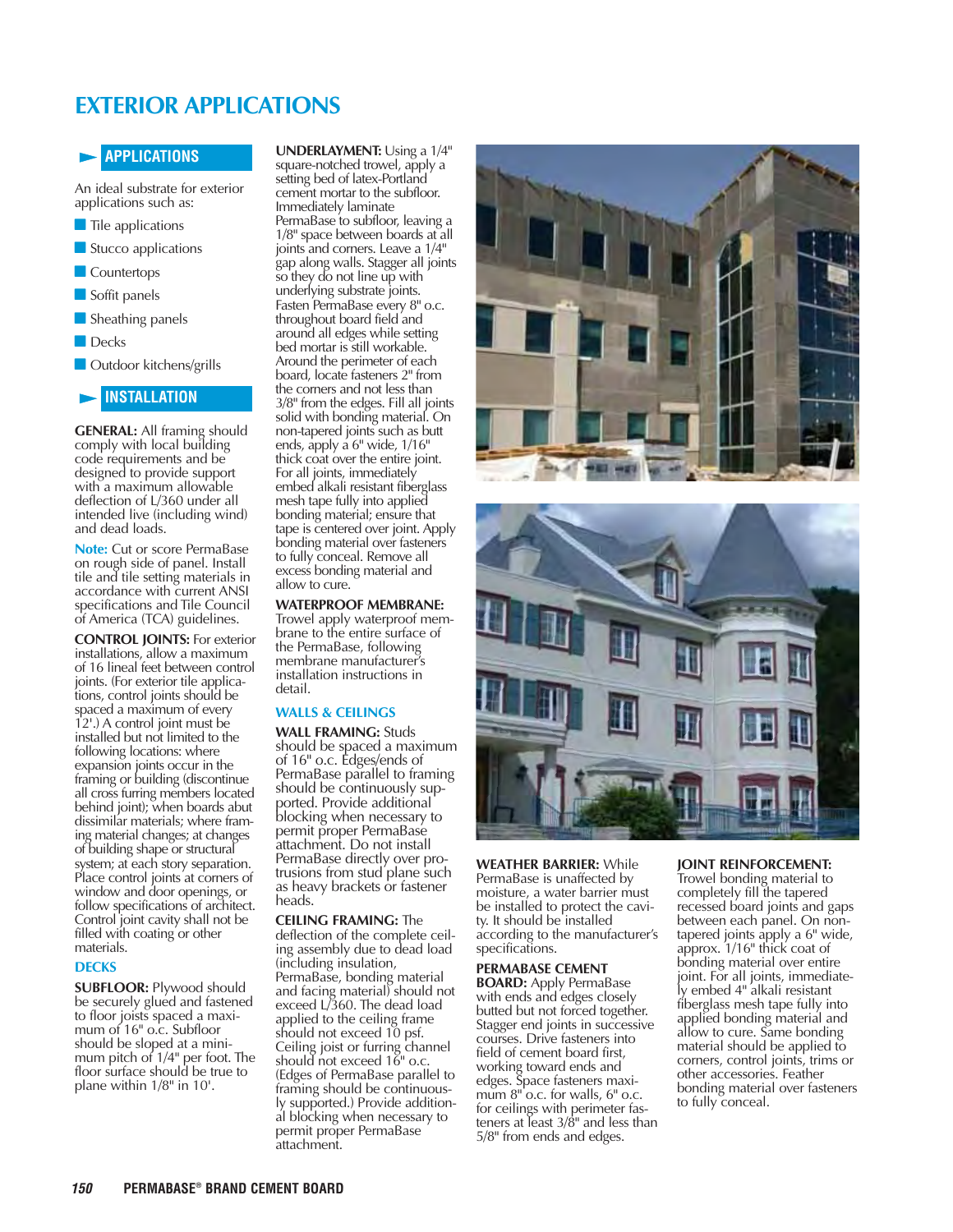### **WATER-MANAGED, HIGH-IMPACT RESISTANT WALL SYSTEM**

### **CEMENT BOARD STUCCO WALL SYSTEM**

#### **APPLICATIONS**

Cement Board Stucco is a water-managed exterior wall system designed to provide increased high-impact and weather resistance and improved dimensional stability where exterior insulation value is not required. For the purposes of meeting structural racking or fire code requirements, it is applied over the following approved sheathings: Exposure 1 or exterior plywood (grade C-D or better); Exposure 1 OSB; glass mat gypsum substrate meeting ASTM C 1177; or water resistant core gypsum (ASTM C 1396).

It combines the strength and durability of PermaBase Cement Board with the performance and beauty of reinforced base coats and textured finishes. All finishes are available in a limitless color selection and offer performance enhancement options ranging from extra mildew resistance to added flexibility.

Behind the system, a weatherresistant barrier complying with ASTM D-226 protects approved sheathings and other structural components and serves as a component to evacuate incidental water. Cement Board Stucco allows you to enclose and finish a project in as little as two days, speeding occupancy.

#### **USES**

For high-impact and weatherresistant exterior wall in residential and low-rise commercial applications.



#### **ADVANTAGES**

#### **DURABILITY/STRENGTH:**

Moisture resistant, durable PermaBase Cement Board substrates applied over a primary sheathing provide extraordinary impact and puncture resistance to the system.

**WEATHER RESISTANCE:** 100% Acrylic base coats and finishes repel weather at the system's surface.

#### **WATER-MANAGED DESIGN:**

The water-managed design of the system provides drainage to the exterior of incidental water that might enter around or through window or door openings and penetrate behind the cladding in frame construction.

#### **DESIGN OPTIONS:**

Cement Board Stucco provides the popular stucco look, including the attachment of special pre-molded shapes and a wide variety of finish texture and color options in standard colors and custom colors.

Contact exterior coatings manufacturer for color and installation instructions.

#### **LIMITATIONS**

- Use is limited to residential and low-rise commercial applications.
- **Thin veneer construction will** tend to reveal planar irregularities in the frame construction.
- - Minor cracking at joints might become visible in the finished exterior surface.
- **For exterior finishes applied** direct to PermaBase, reinforcing mesh must be embedded in basecoat. Consult exterior manufacturer for additional installation requirements.
- **For conventional Portland** Cement plaster systems, self-furring metal lath must be used over PermaBase and adhered to studs.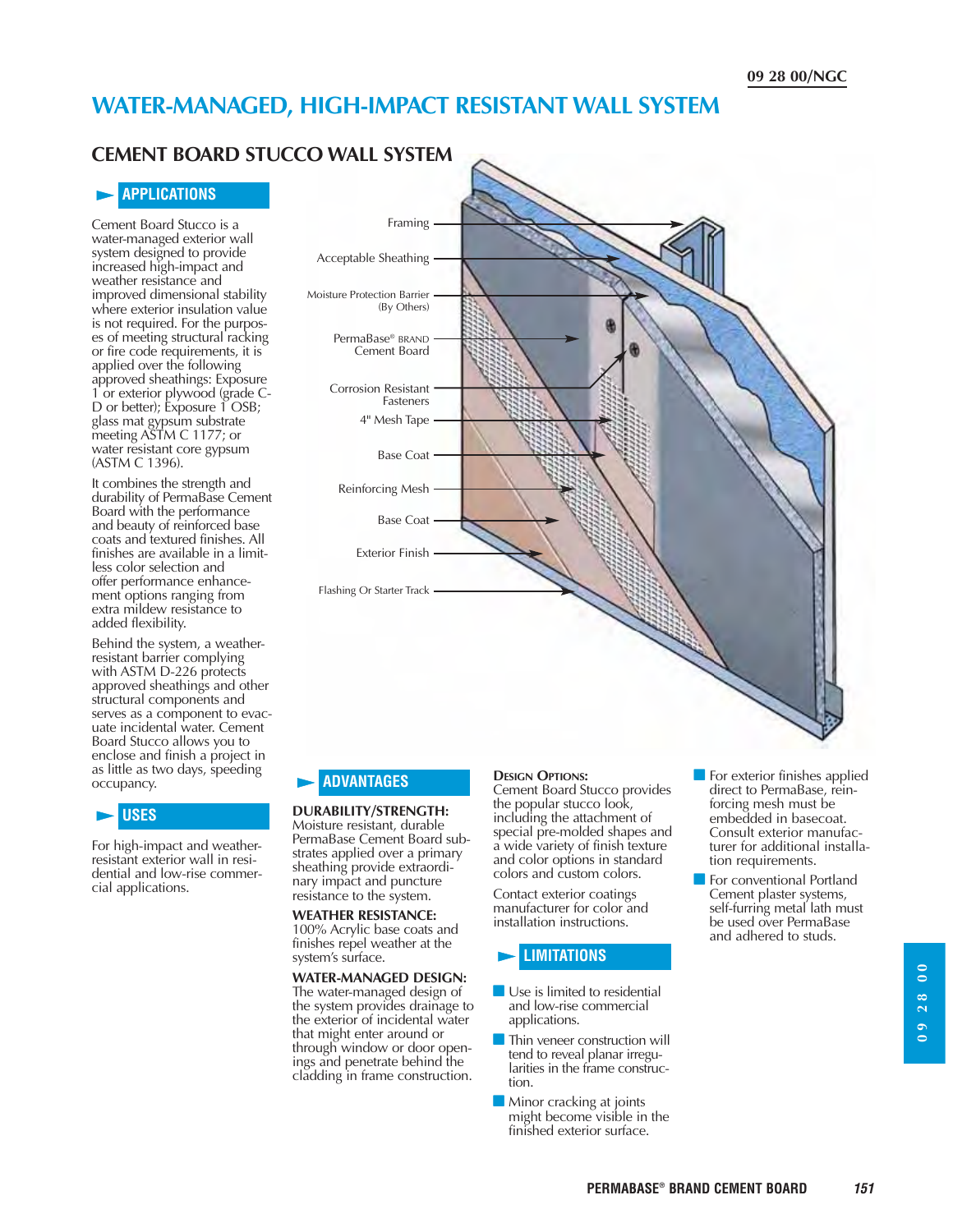## **FIRE-RATED ASSEMBLIES**

|                         |               | UL LISTED PERMABASE <sup>®</sup> CEMENT BOARD PARTITIONS - STEEL FRAMING |                                                                                                                                                                                                                                                                                                                                                                                                                                        |
|-------------------------|---------------|--------------------------------------------------------------------------|----------------------------------------------------------------------------------------------------------------------------------------------------------------------------------------------------------------------------------------------------------------------------------------------------------------------------------------------------------------------------------------------------------------------------------------|
| <b>Fire Rating</b>      | UL Design No. |                                                                          | <b>Description</b>                                                                                                                                                                                                                                                                                                                                                                                                                     |
| 1 hr.                   | V452          |                                                                          | 1/2" PermaBase applied vertically or horizontally to one side of 3-5/8"<br>steel studs 16" o.c. 5/8" Fire-Shield Gypsum Board applied vertically to<br>opposite side. 3" mineral wool insulation in stud cavities.                                                                                                                                                                                                                     |
| 1 <sub>hr.</sub>        | V438          |                                                                          | 1/2" PermaBase applied vertically or horizontally over 5/8" Fire-Shield<br>Gypsum Board applied vertically to each side of 3-5/8" steel studs 24"<br>o.c. PermaBase secured to studs with cement board screws of adequate<br>length to penetrate studs $3/8$ " spaced $8$ " o.c.                                                                                                                                                       |
| 1 hr.                   | U420          |                                                                          | 1/2" PermaBase applied vertically or horizontally over 5/8" Fire-Shield<br>Gypsum Board applied vertically to each side double row of 1-5/8" steel<br>studs 24" o.c. spaced 6" apart. PermaBase secured to studs with cement<br>board screws of adequate length to penetrate studs 3/8" spaced 8" o.c.                                                                                                                                 |
| 1 hr.<br>Load Bearing   | U425          |                                                                          | 1/2" PermaBase applied vertically or horizontally over 5/8" Fire-Shield<br>Gypsum Board applied vertically to each side of 3-1/2", 20 gage steel<br>studs 24" o.c. PermaBase secured to studs with cement board screws of<br>adequate length to penetrate studs 3/8" spaced 8" o.c.                                                                                                                                                    |
| 2 hr.                   | V452          |                                                                          | 1/2" PermaBase applied vertically over 1/2" Fire-Shield C Gypsum<br>Board, applied vertically to one side of 3-5/8" steel studs 16" o.c. 2 lay-<br>ers 1/2" Fire-Shield C Gypsum Board applied vertically to opposite<br>side. 3" mineral wool insulation in stud cavities.                                                                                                                                                            |
| 2 hr.                   | V438          |                                                                          | 1/2" PermaBase applied vertically or horizontally over two layers 5/8"<br>Fire-Shield Gypsum Board applied vertically to each side of 2-1/2" steel<br>studs 24" o.c. PermaBase secured to studs with cement board screws of<br>adequate length to penetrate studs 3/8" spaced 8" o.c.                                                                                                                                                  |
| $2$ hr.                 | U420          |                                                                          | 1/2" PermaBase applied vertically or horizontally over two layers 5/8"<br>Fire-Shield Gypsum Board applied vertically to each side double row of<br>1-5/8" steel studs 24" o.c. spaced 6" apart. PermaBase secured to studs<br>with cement board screws of adequate length to penetrate studs 3/8"<br>spaced 8" o.c.                                                                                                                   |
| $2$ hr.<br>Load Bearing | U425          |                                                                          | 1/2" PermaBase applied vertically or horizontally over two layers 5/8"<br>Fire-Shield Gypsum Board applied vertically to each side of 3-1/2", 20<br>gauge steel studs 24" o.c. PermaBase secured to studs with cement<br>board screws of adequate length to penetrate studs 3/8" spaced 8" o.c.                                                                                                                                        |
| 3 hr.                   | V438          |                                                                          | 1/2" PermaBase applied vertically or horizontally over three layers 5/8"<br>Fire-Shield Gypsum Board applied vertically to each side of 2-1/2" steel<br>studs 24" o.c. PermaBase secured to studs with cement board screws of<br>adequate length to penetrate studs 3/8" spaced 8" o.c.                                                                                                                                                |
|                         |               | UL LISTED PERMABASE® CEMENT BOARD PARTITIONS - WOOD FRAMING              |                                                                                                                                                                                                                                                                                                                                                                                                                                        |
| <b>Fire Rating</b>      | UL Design No. |                                                                          | <b>Description</b>                                                                                                                                                                                                                                                                                                                                                                                                                     |
| 1 hr.                   | U305          |                                                                          | 1/2" PermaBase applied vertically or horizontally over 5/8" Fire-Shield<br>Gypsum Boardapplied horizontally or vertically to each side of 2x4<br>wood studs 16" o.c. PermaBase secured to studs with cement board<br>screws of adequate length to penetrate studs 3/4" spaced 8" o.c.                                                                                                                                                  |
| 1 hr.                   | U309          |                                                                          | 1/2" PermaBase applied vertically or horizontally over 5/8" Fire-Shield<br>Gypsum Board applied horizontally or vertically to each side of 2x4<br>wood studs 24" o.c. PermaBase secured to studs with cement board<br>screws of adequate length to penetrate studs 3/4" spaced 8" o.c.                                                                                                                                                 |
| $2$ hr.                 | U301          |                                                                          | 1/2" PermaBase applied vertically over two layers 5/8" Fire-Shield<br>Gypsum Board, applied either horizontally or vertically to each side of<br>$2x4$ wood studs $16^{\circ}$ o.c. PermaBase secured to studs with cement<br>board screws of adequate length to penetrate studs 3/4" spaced 8" o.c.                                                                                                                                   |
| $2$ hr.                 | U371          |                                                                          | 1/2" PermaBase applied vertically over either two layers 5/8" Fire-Shield<br>Gypsum Board, applied either horizontally or vertically to the interior<br>side of 2x4 wood studs 16" o.c., or over 5/8" Gypsum Sheathing applied<br>to exterior side with portland cement stucco, brick veneer, thin brick<br>finishes. PermaBase secured to studs with cement board screws of<br>adequate length to penetrate studs 3/4" spaced 8" o.c. |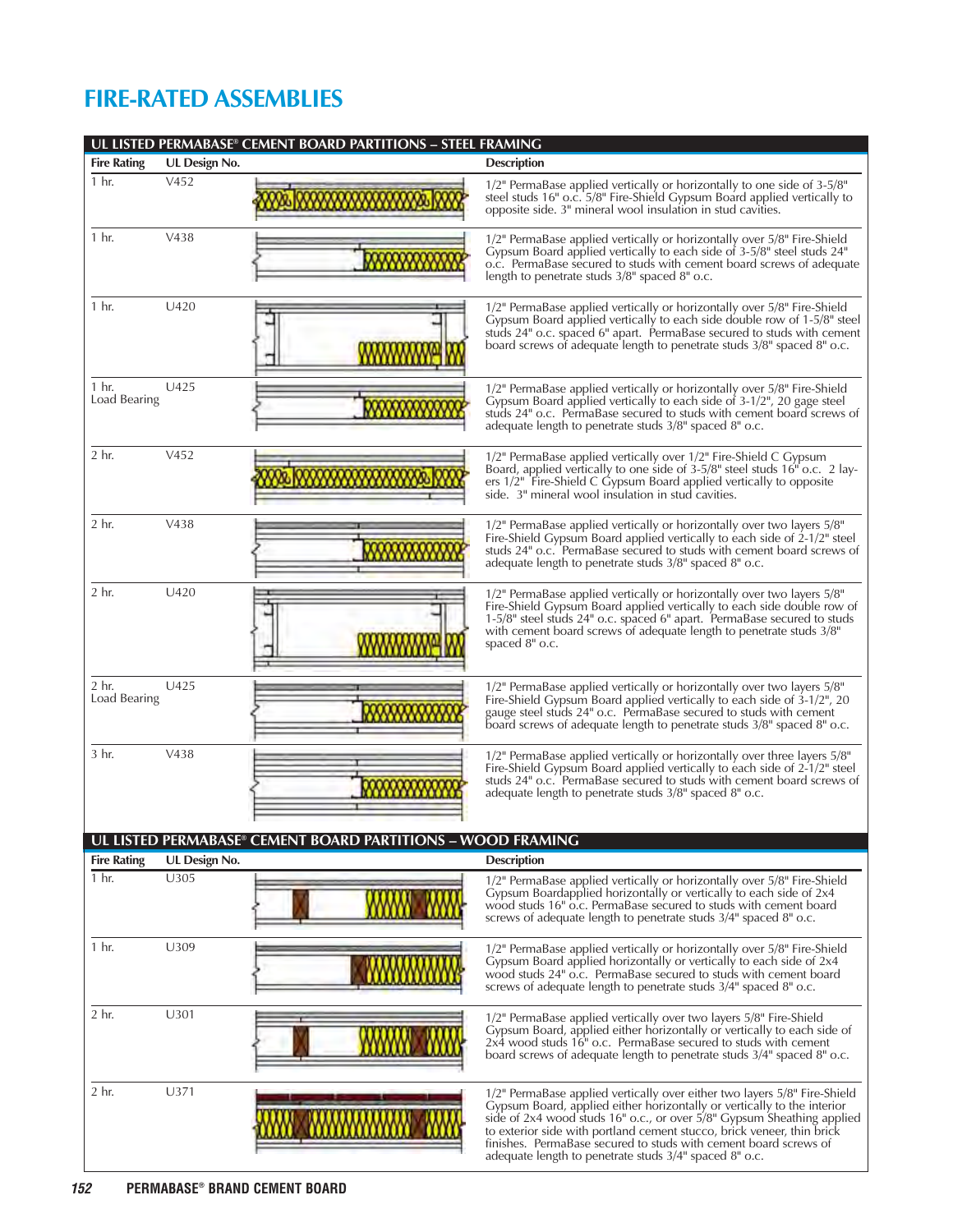## **PERMABASE® BRAND CEMENT BOARD TECHNICAL DATA**

#### **TECHNICAL DATA**

#### **FIRE-RATED WALL ASSEMBLIES**

PermaBase Cement Board has been tested and/or approved for use in a variety of fire-rated wall systems.

**1-HOUR RATING** – The 1 hour wall assembly consists of  $3-5/8$ " steel studs,  $16$ " o.c., one layer of 1/2" PermaBase attached horizontally or vertically with 1-1/4" long cement board screws 8" o.c. in the field and perimeter on one side and one layer of 5/8" Fire-Shield® wallboard attached vertically on opposite side with joints staggered to those of opposite side, with 1-1/4" long drywall screws 8" o.c. in the field and perimeter with 3" thick mineral fiber insulation batts in the stud cavities. UL V452, ITS/WHI Report No. J99-4001.

**2-HOUR FIRE RATING** – The 2-hour wall assembly consists of  $3-5/8$ " steel studs,  $16$ " o.c. on one side, base layer of 1/2" Fire-Shield C wallboard attached vertically with 1" drywall screws 24" o.c. in the field and perimeter and face layer of 1/2" PermaBase attached vertically with 1-5/8" cement board screws, 8" o.c. in the field and perimeter. Two layers of 1/2" Fire-Shield C wallboard applied vertically to the opposite side, base layer attached with 1" drywall screws 24" o.c. in the field and perimeter and face layer attached with 1-5/8" drywall screws 12" o.c. in the field and perimeter, with 3" thick mineral fiber insulation batts in the stud cavities. All joints staggered between face and base layer. UL V452, ITS/WHI Report No. J98- 32931.





#### **PHYSICAL PROPERTIES**

| <b>Property</b>                                                        | <b>Test Method</b>                           | 1/2" PermaBase      |  |
|------------------------------------------------------------------------|----------------------------------------------|---------------------|--|
| Water Absorption %<br>by Weight/24 Hours                               | ASTM C 473                                   | < 8                 |  |
| Flexural Strength (psi)                                                | ASTM C 947                                   | 750                 |  |
| Fastener Holding<br>(Wet and Dry, Ibs.)                                | <b>ASTM D 1037</b><br>(0.400" head diameter) | 90                  |  |
| Weight (psf)                                                           | ASTM C 473                                   | 3                   |  |
| Freeze/Thaw (cycles)<br>per ANSI A118.9                                | ASTM C 666<br>Procedure B                    | 100                 |  |
| Flame Spread/<br>Smoke Developed                                       | ASTM E 84                                    | 0/0                 |  |
| Compressive Strength (psi)<br>(Indentation)                            | <b>ASTM D 2394</b>                           | 2250                |  |
| Wind Load<br>(psf, studs 16" o.c.)                                     | ASTM E 330                                   | 40                  |  |
| Thermal "R"/k Value                                                    | Property of Material                         | 0.2/2.7             |  |
| Bending Radius (ft.)                                                   | Property of Material                         | 5                   |  |
| Standard Method for<br>evaluating ceramic<br>floor installation system | ASTM C 627                                   | Light<br>Commercial |  |
| Falling Ball Impact<br>$(12^{n}$ drop)                                 | <b>ASTM D 1037</b>                           | pass                |  |
| Dry-Set Portland<br>Cement Mortar                                      | <b>ANSI A118.1</b>                           | 204                 |  |
| Shear Bond Strength<br>days (psi<br>Latex-Portland<br>Cement Mortar    | <b>ANSI A118.4</b>                           | 241                 |  |
| Organic Adhesives<br>Type 1                                            | <b>ANSI A136.1</b>                           | 159                 |  |
| Linear Variation<br>(Due to change in<br>moisture content)             | <b>ASTM D 1037</b>                           | 0.05%               |  |
| <b>Fungus Resistance</b>                                               | ASTM G 21                                    | (No growth)         |  |
| Mold Growth on Surface                                                 | ASTM D 3273*                                 | 10                  |  |

\* When tested by an independent laboratory per ASTM D 3273 ("Standard Test Method for Resistance to Growth of Mold on the Surface of Interior Coatings in an Environmental Chamber"), PermaBase achieved a panel score of 10, the highest score possible, indicating no mold growth under the laboratory test conditions. The use of PermaBase in actual installations may not produce the same results as were achieved in controlled laboratory conditions. No material can be considered "mold proof," nor is it certain that any material will resist mold indefinitely.

#### **PermaBase meets the following codes and standards:**

2006 International Residential Code 2006 International Building Code ASTM C 1325 ANSI A118.9

ICC Acceptance Criteria 59 (AC59)

#### **Code Report References**

ICBO ES Inc. ER-5731 PermaBase Cement Board

National Evaluation Service Inc. Report No. NER-578 PermaBase Cement Board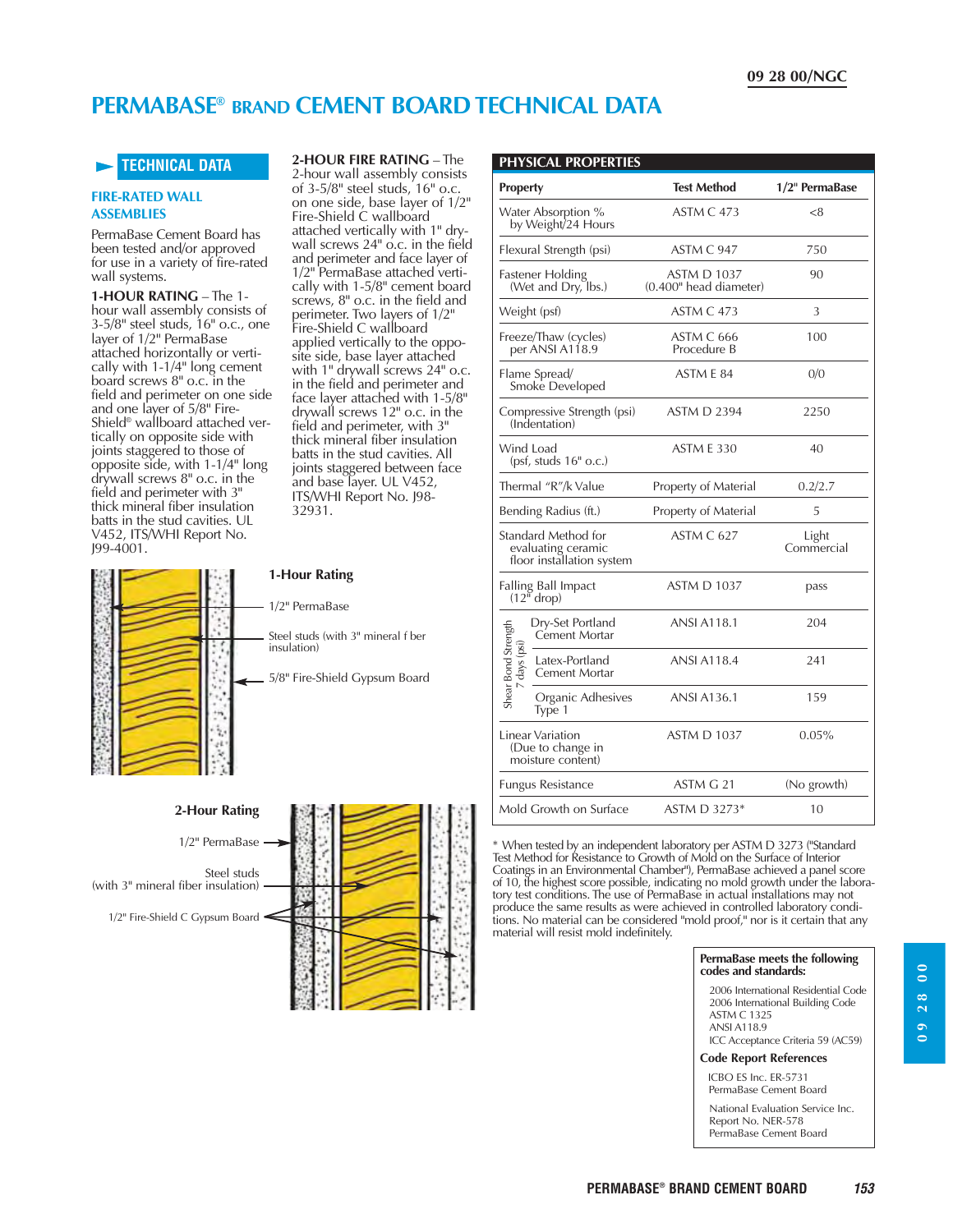## **PermaBase Flex**<sup>®</sup> BRAND **Cement Board**

#### **DESCRIPTION**

PermaBase Flex® BRAND Cement Board is a polymermodified cement board reinforced with an alkali-resistant fiber mesh ideal for use around ceilings, beams, columns, arches and archways, walls and anywhere an evenly curved surface is required.

#### **APPLICATIONS**

- **Radius wall construction**
- Exterior and interior columns
- **Barrel ceilings**

**Radius shower walls** 

- Radius tub step-ups
- **Radius archways**
- **Radius stair construction**
- **Saunas and steamrooms**

#### **FEATURES/BENEFITS**

- $\blacksquare$  6" (150 mm) minimum radius for 90˚ corners.
- **Bends immediately, easily** and evenly.
- $\blacksquare$  The only 1/2" lightweight cement board that bends.
- Can be bent without water saturation or kerf cuts.
- **E** Easy installation, reduces skilled labor costs.
- $\blacksquare$  Easy to cut and install with screws.
- **Can be used for interior** or exterior applications.
- **Impact resistant.**
- **Creates uniform curved surfaces.**
- **I** Unaffected by water or moisture.
- **Dimensionally stable.**



#### **LIMITATIONS**

- For convex surfaces, PermaBase Flex must be applied with the rough surface and tapered edges exposed.
- For concave surfaces, PermaBase Flex must be applied with the smooth surface exposed.
- **PermaBase Flex Cement** Board should not be used for fire-rated assemblies.
- **Maximum framing spacing** should not exceed 8" o.c. and must be designed to limit deflection to less than L/360 under all live and dead loads.
- Steel framing must be 20 gauge or heavier.
- PermaBase Flex should be used on curved walls and ceilings. For flat walls and ceilings refer to PermaBase Cement Board.
- **PermaBase Flex Cement** Board is vapor permeable and unaffected by water but is not a water barrier. Consult local building code for moisture barrier requirements.
- **On exterior installations a** waterproof membrane must be applied behind PermaBase Flex Cement Board.
- Do not use drywall nails, screws or fiberglass mesh tape.
- **Maximum fastener spacing** should not exceed 8" o.c. for wall and 6" o.c. for ceiling applications.

PermaBase Flex makes curved designs easy to achieve. On this indoor pool ceiling application, PermaBase Flex is used with a hard coat plaster finish.

#### **TECHNICAL DATA**

#### **PHYSICAL PROPERTIES**

| <b>Property</b>                             | <b>Test Method</b> | <b>PermaBase Flex</b> |
|---------------------------------------------|--------------------|-----------------------|
| Compressive Strength (psi)<br>(Indentation) | <b>ASTM D 2394</b> | 1022                  |
| Weight (psf)                                | ASTM C 473         | 3.0                   |
| Water Absorption %<br>by Weight/24 Hours    | <b>ASTM C 473</b>  | Less than 8           |
| Falling Ball Impact (12" drop)              | <b>ASTM D 1037</b> | Pass                  |

## **Sizes/Packaging**

| Thickness: 1/2" (12.7 mm)         |
|-----------------------------------|
| Width: 4' (1219 mm)               |
| Length: 8' (2438 mm)              |
| Mass: 3.0 lb./ft. (14.6 kg/m)     |
| Packaging: 30 boards per package. |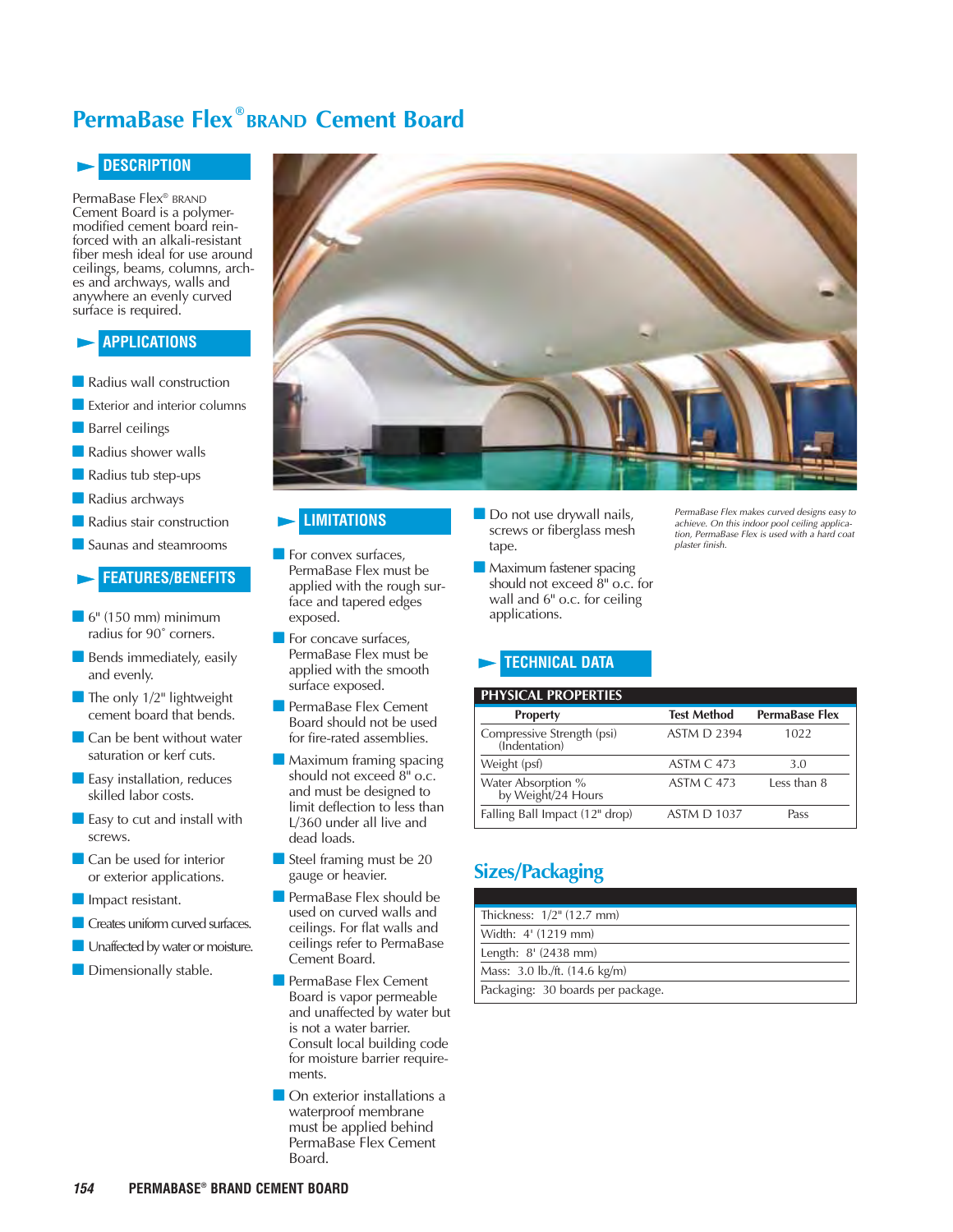#### **INSTALLATION**

#### **INTERIOR APPLICATIONS**

**WALL FRAMING:** Studs should be spaced a maximum of 8" o.c. Edges/ends of PermaBase Flex parallel to framing should be continuously supported. Provide additional blocking when necessary to permit proper PermaBase Flex attachment. Do not install PermaBase Flex directly over protrusions from stud plane such as heavy brackets or fastener heads.

Studs above a shower floor should be either notched or furred to accommodate the thickness of the waterproof membrane or pan. The surround opening for a tub or precast shower receptor should not be more than 1/4" longer than unit to be installed.

**CEILING FRAMING:** The deflection of the complete ceiling assembly due to dead load (including insulation, PermaBase Flex, bonding material and facing material) should not exceed L/360. The dead load applied to the ceiling frame should not exceed 10 psf. Ceiling joist or furring channel should not exceed 8" o.c. Edges of PermaBase Flex parallel to framing should be continuously supported. Provide additional blocking when necessary to permit proper PermaBase attachment.

#### **PERMABASE FLEX CEMENT**

**BOARD:** Apply PermaBase Flex with ends and edges closely butted but not forced together. Stagger end joints in successive courses. Drive fasteners into field of cement board first, working toward ends and edges. Space fasteners maximum 8" o.c. for walls, 6" o.c. for ceilings with perimeter fasteners at least 3/8" and less than 5/8" from ends and edges. Ensure PermaBase Flex is tight to framing.

#### **JOINT REINFORCEMENT:**

Trowel bonding material to completely fill the tapered recessed board joints and gaps between each panel. On nontapered joints apply a 6" wide,

approx. 1/16" thick coat of bonding material over entire joint. For all joints, immediately embed 2" alkali-resistant fiberglass mesh tape fully into applied bonding material and allow to cure. Same bonding material should be applied to corners, control joints, trims or other accessories. Feather bonding material over fasteners to fully conceal.

#### **EXTERIOR APPLICATIONS**

**WALL FRAMING:** Studs should be spaced a maximum of 8" o.c. Edges/ends of PermaBase Flex parallel to framing should be continuously supported. Provide additional blocking when necessary to permit proper PermaBase Flex attachment. Do not install PermaBase Flex directly over protrusions from stud plane such as heavy brackets or fastener heads.

**WEATHER BARRIER:** While PermaBase Flex is unaffected by moisture, a water barrier must be installed to protect the cavity. It should be installed according to the manufacturer's specifications.

#### **CEILING FRAMING:** The

deflection of the complete ceiling assembly due to dead load (including insulation, PermaBase Flex, bonding material and facing material) should not exceed L/360. The dead load applied to the ceiling frame should not exceed 10 psf. Ceiling joist or furring channel should not exceed 8" o.c. (Edges of PermaBase Flex parallel to framing should be continuously supported.) Provide additional blocking when necessary to permit proper PermaBase Flex attachment.

#### **PERMABASE FLEX CEMENT**

**BOARD:** Apply PermaBase Flex with ends and edges closely butted but not forced together. Stagger end joints in successive courses. Drive fasteners into field of cement board first, working toward ends and edges. Space fasteners maximum 8" o.c. for walls, 6" o.c. for ceilings with perimeter fasteners at least 3/8" and less than 5/8" from ends and

#### **Interior Installation**



#### **Exterior Installation**



edges. Ensure PermaBase Flex is tight to framing.

#### **JOINT REINFORCEMENT:**

Trowel bonding material to completely fill the tapered recessed board joints and gaps between each panel. On nontapered joints apply a 6" wide, approx. 1/16" thick coat of bonding material over entire joint. For all joints, immediately embed 4" alkali-resistant fiberglass mesh tape fully into applied bonding material and allow to cure. Same bonding material should be applied to corners, control joints, trims or other accessories. Feather bonding material over fasteners to fully conceal.

**CONTROL JOINTS:** For interior installations, allow a maximum of 30 lineal feet between control joints. For exterior installations, allow a maximum of 16 lineal feet between control joints. (For exterior tile





applications, control joints should be used a maximum of every 12'.) A control joint must be installed but not limited to the following locations: where expansion joints occur in the framing or building (discontinue all cross furring members located behind joint); when boards abut dissimilar materials; where framing material changes; at changes at building shape or structural system; at each story separation. Place control joints at corners of window and door openings, or follow specifications of architect.

**GENERAL:** All framing should comply with local building code requirements and be designed to provide support with a maximum allowable deflection of L/360 under all intended live (including wind) and dead loads.